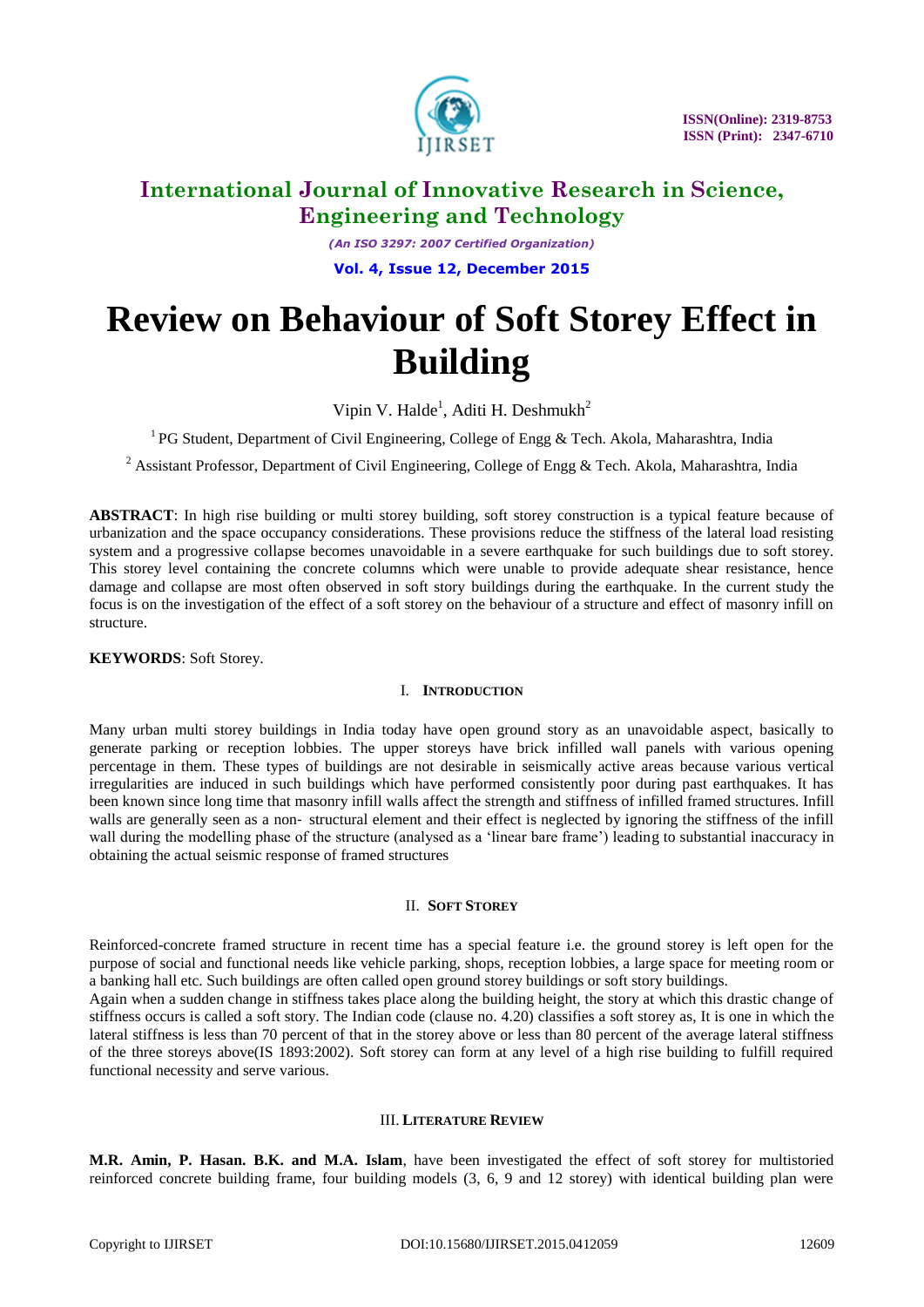

# **International Journal of Innovative Research in Science, Engineering and Technology**

*(An ISO 3297: 2007 Certified Organization)*

### **Vol. 4, Issue 12, December 2015**

analyzed. Equivalent diagonal struts were provided, as suggested in FEMA-273, in place of masonry to generate infill effect. Earthquake load was provided at each diaphragm"s mass centre as a source of lateral load as set forth by the provision BNBC (1993). Soft storey level was altered from ground floor to top floor for each model and equivalent static analysis was carried away using ETABS 9.6.0 analysis package. Results show a general changing pattern in lateral drift irrespective to building height and location of soft storey. Inter-storey drift ratio was found increasing below the mid storey level and maximum ratio was obtained where the soft storey was located. The rate of increase in drift ratio at any particular floor (kept soft) for different building height increases linearly from bottom to top floor. As the building height increases, location of soft storey goes downwards from mid storey level to produce maximum lateral drift.

**A.S.Kasnale and Dr. S.S.Jamkar**, studied, The Seismic performance of soft basement of RC framed Buildings. The five reinforced RC framed building with brick masonry infill were designed for the same seismic hazard, in accordance with IS code. In the present paper an investigation has been made to study the behavior of RC frames with various arrangement of infill when subjected to dynamic earthquake loading. The result of bare frame, frame with infill, soft ground flour and soft basement are compared and conclusion are made in view of IS 1893(2002) code. It is observed that, providing infill below plinth improves earthquake resistant behavior of the structure when compared to soft basement.

**Jaswant N. Arlekar, Sudhir K. Jain and C.V.R. Murty**, highlight the importance of explicitly recognizing the presence of the open first storey in the analysis of the building. The error involved in modeling such buildings as complete bare frames, neglecting the presence of infills in the upper storeys, is brought out through the study of an example building with different analytical models. This paper argues for immediate measures to prevent the indiscriminate use of soft first storeys in buildings, which are designed without regard to the increased displacement, ductility and force demands in the first storey columns. Alternate measures, involving stiffness balance of the open first storey and the storey above, are proposed to reduce the irregularity introduced by the open first storey. The effect of soil flexibility on the above is also discussed in this paper.

**P.B.Lamb, Dr R.S. Londhe**, studied a building with the help of different mathematical models considering various methods for improving the seismic performance of the building with soft first storey. Analytical models represent all existing components that influence the mass, strength, stiffness and deformability of structure. The equivalent static and multimodal dynamic analysis is carried out on the entire mathematical 3D model using the software SAP2000 and the comparisons of these models are presented. Finally, the performance of all the building models is observed in high seismic zone V.

**Prof. Patil S.S. and Mr. Sagare S. D.**, studied a building with open ground storey to bring out the importance of explicitly recognizing the presence of soft ground storey in the analysis. Usually the most economical way to eliminate the failure of soft storey by adding shear walls. The shear walls are one of the most efficient lateral force resisting elements in high rise buildings. This paper deals with occurring of soft storey at lower level at high rise building subjected to earthquake has been studied. Also has been tried to investigate on adding of shear wall to structures in order to reduce soft storey effect on seismic response of building.

**Dr. Saraswati Setia and Vineet Sharma** investigated the influence of some parameters on behavior of a building with soft storey. The modeling of the whole building is carried out using the computer program STAAD.Pro 2006. Parametric studies on displacement, inter storey drift and storey shear have been carried out using equivalent static analysis to investigate the influence of these parameter on the behavior of buildings with soft storey. The selected building analyzed through five numerical models.

**Mehmet Alper Altuntop** presented a paper in which the main objectives to carry out and determine the nonlinear behaviour of building structures with soft stories by utilizing nonlinear static pushover and time-history analyses for various deformation levels,Evaluation of the accuracy and efficiency of the nonlinear static pushover analysis by